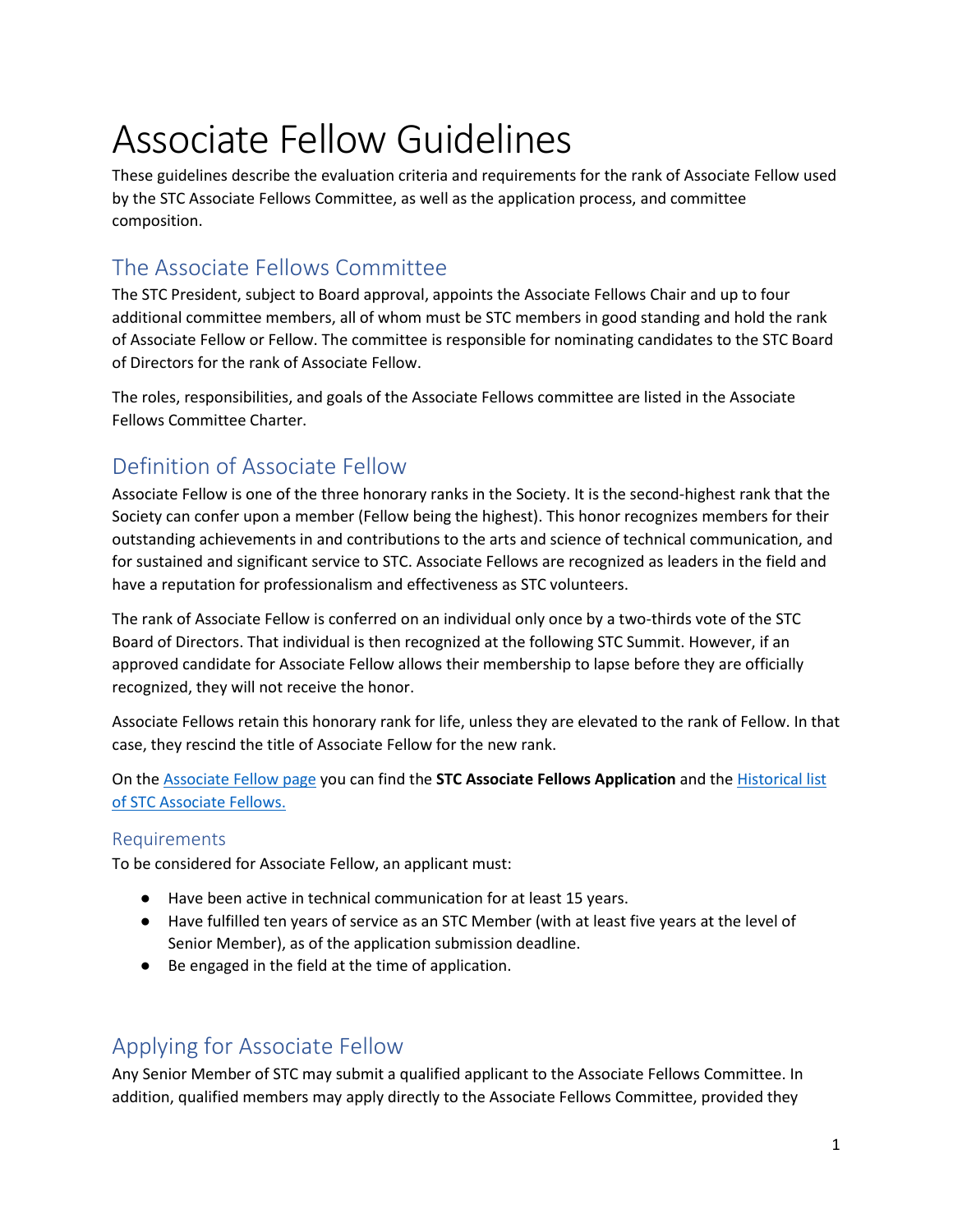name an endorser who is a Senior Member of STC. Endorsers cannot also be used as references on the application form.

#### **Members of the STC Board, the Associate Fellows Committee, and the STC office staff are ineligible to serve as references or endorsers for applicants for Associate Fellow.**

If an application is incomplete, or qualified references are not provided, the chair of the Associate Fellows Committee will contact the submitter and either request revisions or refuse the applicant for that program year.

## Evaluation Criteria

The Associate Fellows Committee evaluates applicants on the following criteria:

#### Professional Qualifications, Academic and Work Experience (30%)

Career synopsis: Technical communication positions held, job responsibilities, consulting and freelance experience, academic degrees, and certifications (including CPTC).

#### Intellectual Contributions (30%)

Contributions to the field of technical communication, such as books, articles, talks, workshops, classroom/online teaching, blogs, TCBOK, and training.

#### STC Chapter, SIG, and Society-level Service (15%)

Sustained service (5 years or more) at the Chapter, SIG, and/or Society level. Service includes holding office, serving as a committee chair or committee member, and speaking at Chapter, SIG, or Societylevel events (including webinars). Length and variety of service are considered.

#### Recognitions and Awards (15%)

STC Society-level recognition (including Distinguished Chapter/Distinguished SIG Service Award), STC competition awards (chapter or regional level), awards from other related societies or organizations, recognition by employers or universities, and scholarships and academic distinctions.

#### Involvement with Other Professional Organizations (10%)

Service as a volunteer leader or committee member for other related organizations. Also volunteer work that utilizes technical communication skills for local community and non-profit organizations.

#### References

The Associate Fellows Committee requires references from **three** individuals who are familiar with the applicant's accomplishments in the field of technical communication. References should be people with whom the candidate has been involved in an ongoing way during his or her professional career, but they do not need to be STC members.

### Timeline

● **1 November 2021**: Application deadline. The committee chair will confirm receipt of your nomination via email within two business days. If you do not receive a confirmation, it is your responsibility to contact the chair of the committee, and if necessary, resubmit the application